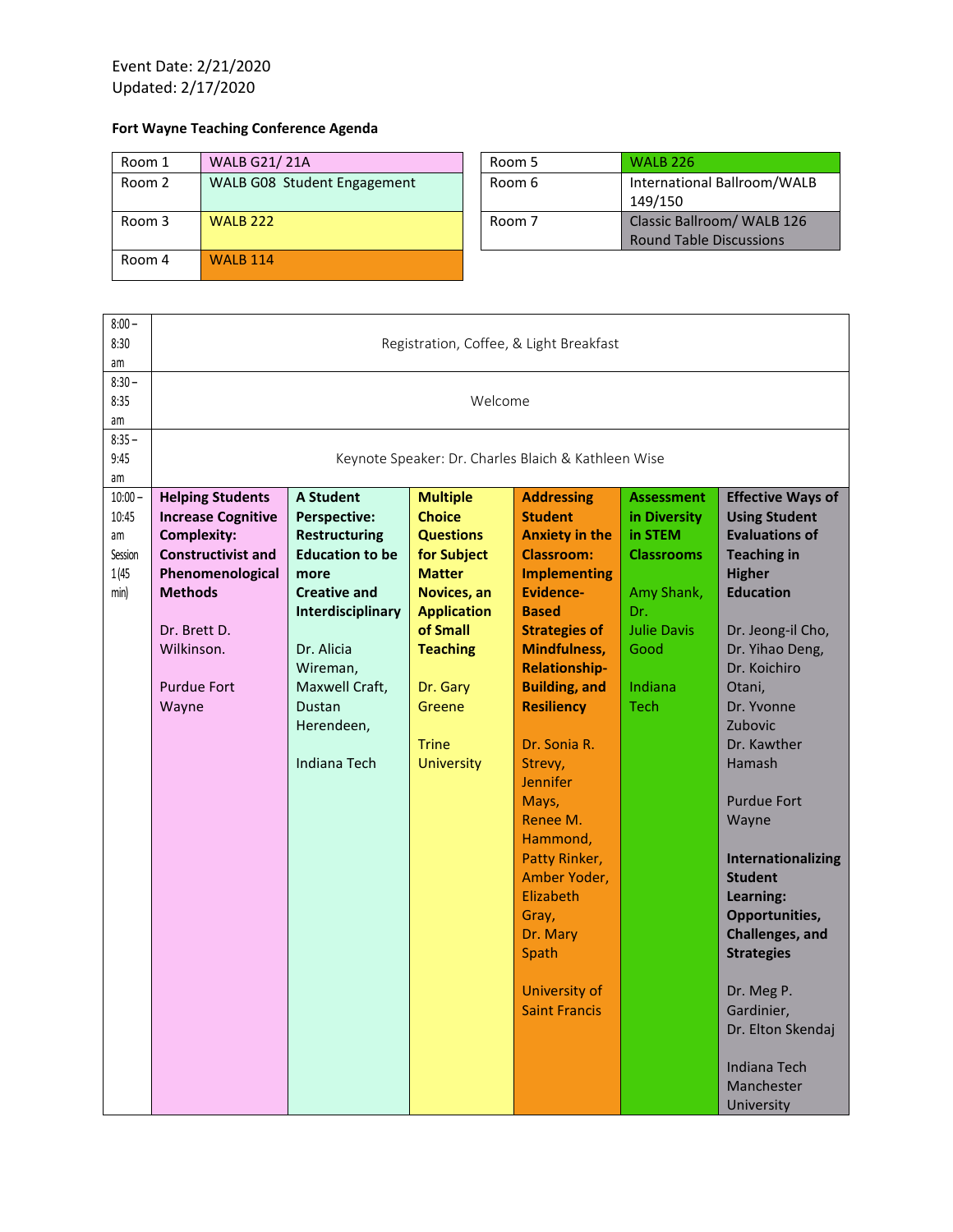|                          |                                                               |                                                 |                                                  |                                                   |                                              | <b>Hosting Higher</b><br><b>Education</b><br><b>Conferences in</b><br><b>Northeast</b><br><b>Indiana: A</b><br><b>Discussion of the</b><br>Process,<br>Challenges, and<br><b>Strategies for</b><br><b>Successful</b><br><b>Execution</b><br>Dr. Michel<br>Kirchner,<br>Kimberly<br>O'Connor,<br>Dr. Gordon B.<br>Schmidt<br><b>Purdue Fort</b><br>Wayne |
|--------------------------|---------------------------------------------------------------|-------------------------------------------------|--------------------------------------------------|---------------------------------------------------|----------------------------------------------|---------------------------------------------------------------------------------------------------------------------------------------------------------------------------------------------------------------------------------------------------------------------------------------------------------------------------------------------------------|
| $10:55 -$<br>11:20<br>am | <b>What does</b><br><b>Cognitive Science</b><br>Say about The | Applying an<br><b>Online Tool to</b><br>Improve | A 360 Degree<br><b>Graduate</b><br><b>Course</b> | <b>Best Practices</b><br>in Service-<br>Learning: | But I'm<br><b>Really Tired</b><br>and Hungry |                                                                                                                                                                                                                                                                                                                                                         |
| Session<br>2(25)         | <b>Curse of</b><br>Knowledge?                                 | <b>Communication</b><br>in Courses and          | <b>Assessment</b><br><b>Methodology</b>          | <b>Impacting</b><br><b>Student</b>                | <b>Right Now:</b><br><b>Listening</b>        |                                                                                                                                                                                                                                                                                                                                                         |
| min)                     |                                                               | <b>Projects</b>                                 | to SLO                                           | <b>Success</b>                                    | <b>Behavior in</b>                           |                                                                                                                                                                                                                                                                                                                                                         |
|                          | Shari Benyousky                                               | Dr. Zesheng                                     | <b>Mastery</b>                                   | Dr. Caitlin                                       | the College                                  |                                                                                                                                                                                                                                                                                                                                                         |
|                          | <b>Purdue Fort</b>                                            | Chen,                                           | Dr. Clifford                                     | Krouse,                                           | Dr. Mary                                     |                                                                                                                                                                                                                                                                                                                                                         |
|                          | Wayne                                                         | Dr. Chao Chen,                                  | Buttram, Jr.,                                    | Dr. Paul<br><b>Schmidt</b>                        | Lahman,<br>Dr. Susan                         |                                                                                                                                                                                                                                                                                                                                                         |
|                          |                                                               | <b>Purdue Fort</b>                              | University of                                    |                                                   | Klein                                        |                                                                                                                                                                                                                                                                                                                                                         |
|                          |                                                               | Wayne                                           | <b>Saint Francis</b>                             | University of<br><b>Saint Francis</b>             | Manchester                                   |                                                                                                                                                                                                                                                                                                                                                         |
|                          |                                                               |                                                 |                                                  |                                                   | <b>University</b>                            |                                                                                                                                                                                                                                                                                                                                                         |
| 11:30                    | <b>The Challenges</b>                                         | <b>Put the</b>                                  | <b>Unlocking</b>                                 | How to                                            | <b>Use</b>                                   | <b>Diverse Learners</b>                                                                                                                                                                                                                                                                                                                                 |
| $-12:15$<br>pm           | and Rewards of<br><b>Educating White</b>                      | <b>Hammer Down</b><br>and Build Your            | <b>Grit and</b><br><b>Growth</b>                 | <b>Increase</b><br><b>Student Self</b>            | <b>TACtivity,</b><br><b>Technology</b>       | in the College<br>Classroom:                                                                                                                                                                                                                                                                                                                            |
| Session                  | <b>Students about</b>                                         | <b>Teaching</b>                                 | <b>Mindset in a</b>                              | Efficacy,                                         | and                                          | <b>Strategies for</b>                                                                                                                                                                                                                                                                                                                                   |
| 3(45)<br>min)            | Racism:<br><b>Experiences and</b>                             | <b>Toolbox</b>                                  | <b>Graduate</b><br><b>Curriculum</b>             | <b>Persistence</b><br>and Success                 | <b>Reflections</b><br>to Engage              | <b>Success</b>                                                                                                                                                                                                                                                                                                                                          |
|                          | <b>Reflections of an</b><br><b>African American</b>           | Dr. Jeremy A.                                   |                                                  | through                                           | <b>Students</b>                              | Dr. Jane                                                                                                                                                                                                                                                                                                                                                |
|                          | Professor at a                                                | Rentz                                           | Joshua<br>Fairbanks,                             | <b>Assessment</b><br>and Self-                    | and<br><b>Enhance</b>                        | Leatherman                                                                                                                                                                                                                                                                                                                                              |
|                          | Predominantly<br><b>White Institution</b>                     | <b>Trine University</b>                         | Dr. Courtney<br>Lloyd                            | <b>Reflection in</b><br>a College                 | learning                                     | <b>Purdue Fort</b><br>Wayne                                                                                                                                                                                                                                                                                                                             |
|                          |                                                               |                                                 |                                                  | <b>Preparedness</b>                               | Dr. Yun Su                                   |                                                                                                                                                                                                                                                                                                                                                         |
|                          | Dr.                                                           |                                                 |                                                  | <b>Course for</b>                                 |                                              |                                                                                                                                                                                                                                                                                                                                                         |